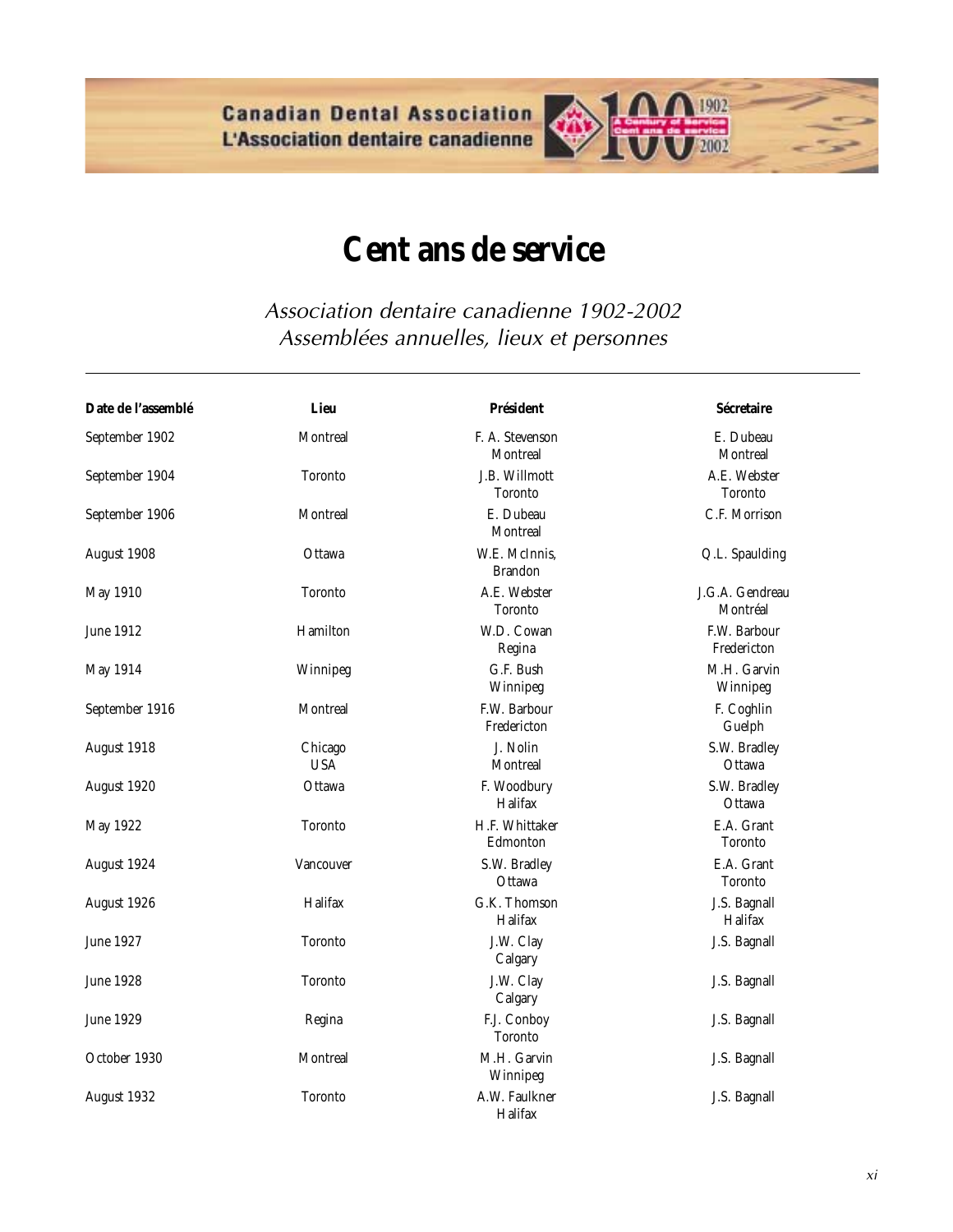| Date de l'assemblé | Lieu                   | <b>Président</b>                  | Sécretaire                     |
|--------------------|------------------------|-----------------------------------|--------------------------------|
| August 1934        | <b>Toronto</b>         | P. Hamel<br>Quebec                | J.S. Bagnall                   |
| October 1936       | Montreal               | G.L. Cameron<br>Swift Current     | J.S. Bagnall                   |
| <b>July 1938</b>   | Vancouver              | R.L. Pallen<br>Vancouver          | J.S. Bagnall                   |
| <b>May 1940</b>    | <b>Toronto</b>         | S.A. Moore<br>London              | J.S. Bagnall                   |
| May 1942           | <b>Toronto</b>         | W.W. Woodbury<br>Halifax          | J.S. Bagnall                   |
| October 1943       | Montreal               | A.L. Walsh<br>Montreal            | D.W. Gullett<br><b>Toronto</b> |
| <b>June 1945</b>   | Winnipeg               | R.A. Rooney<br>Edmonton           | D.W. Gullett                   |
| May 1946           | <b>Toronto</b>         | H.W. Reid<br><b>Toronto</b>       | D.W. Gullett                   |
| <b>June 1947</b>   | Digby                  | V.D. Crowe<br>Truro               | D.W. Gullett                   |
| <b>June 1948</b>   | Murray Bay             | J.K. Carver<br>Montreal           | D.W. Gullett                   |
| June 1949          | Saskatoon              | H.J. Merkley<br>Winnipeg          | D.W. Gullett                   |
| <b>June 1950</b>   | <b>Toronto</b>         | G.V. Fisk<br>Toronto              | D.W. Gullett                   |
| September 1951     | Ottawa                 | R.P. Lowery<br><b>Toronto</b>     | D.W. Gullett                   |
| June 1952          | Vancouver              | H.M. Cline<br>Vancouver           | D.W. Gullett                   |
| October 1953       | Montreal               | G. Ratté<br>Quebec City           | D.W. Gullett                   |
| September 1954     | St. Andrews-by-the-Sea | A.J. Coughlan<br>Saint John       | D.W. Gullett                   |
| May 1955           | <b>Toronto</b>         | P.G. Anderson<br><b>Toronto</b>   | D.W. Gullett                   |
| <b>June 1956</b>   | Banff                  | R.R. McIntyre<br>Calgary          | D.W. Gullett                   |
| June 1957          | Winnipeg               | K.M. Johnson<br>Winnipeg          | D.W. Gullett                   |
| October 1958       | Montreal               | A.G. Racey<br>Montreal            | D.W. Gullett                   |
| <b>June 1959</b>   | Halifax                | G.M. Dewis<br>Halifax             | D.W. Gullett                   |
| September 1960     | Ottawa                 | W.G. McIntosh<br>Toronto          | D.W. Gullett                   |
| June 1961          | Saskatoon              | J.P. Whyte<br>Swift Current       | D.W. Gullett                   |
| May 1962           | Vancouver              | W. Miller<br>Vancouver            | D.W. Gullett                   |
| May 1963           | <b>Toronto</b>         | M.V.J. Keenan<br>Sault Ste. Marie | D.W. Gullett                   |
| June 1964          | Edmonton               | J. Zimmerman<br>Calgary           | D.W. Gullett                   |
| May 1965           | Quebec City            | R. Langlois<br>Quebec City        | D.W. Gullett                   |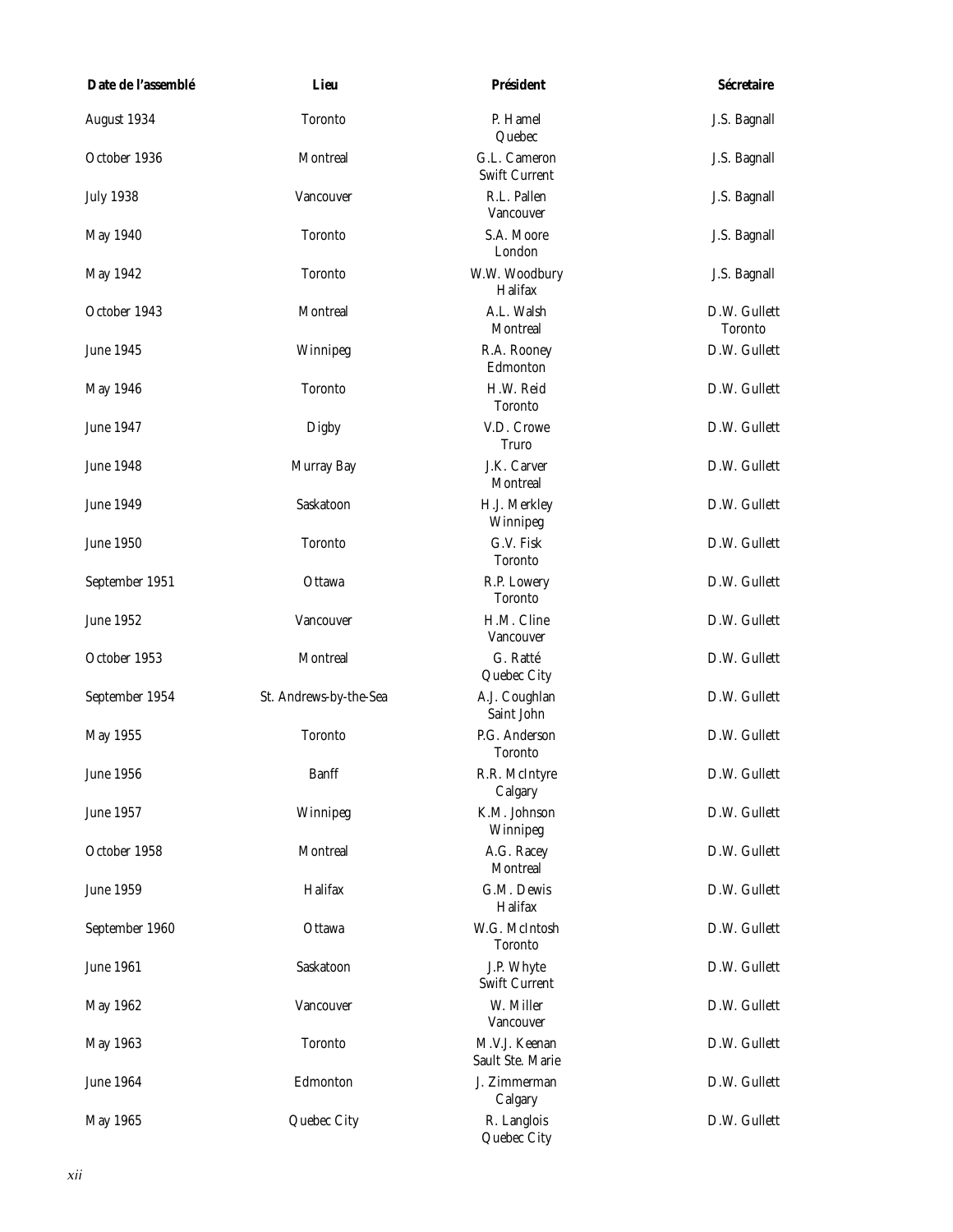| Date de l'assemblé | Lieu           | <b>Président</b>                 | Sécretaire*<br>*En 1996, le titre de directeur général a remplacé celui de secrétaire. |
|--------------------|----------------|----------------------------------|----------------------------------------------------------------------------------------|
| <b>June 1966</b>   | Halifax        | P.S. Christie<br>Halifax         | W. McIntosh<br><b>Toronto</b>                                                          |
| May 1967           | <b>Toronto</b> | J.P. Coupland<br>Ottawa          | W. McIntosh                                                                            |
| <b>June 1968</b>   | Vancouver      | W.P. Munsie<br>Vancouver         | W. McIntosh                                                                            |
| <b>July 1969</b>   | Montreal       | H. Brouillet<br>Montreal         | W. McIntosh                                                                            |
| <b>July 1970</b>   | Winnipeg       | H.R. MacLean<br>Edmonton         | W. McIntosh                                                                            |
| September 1971     | Ottawa         | W.J. Spence<br><b>Toronto</b>    | W. McIntosh                                                                            |
| June 1972          | Montreal       | L. Bernier<br>Sillery            | W. McIntosh                                                                            |
| October 1973       | Vancouver      | D.K. Peters<br>St. John's        | W. McIntosh                                                                            |
| October 1974       | <b>Toronto</b> | J.E. Abra<br>Winnipeg            | W. McIntosh                                                                            |
| August 1975        | St. John's     | J.F. Reid<br>Vancouver           | W. McIntosh                                                                            |
| September 1976     | Edmonton       | H.L. Mussells<br>Montreal        | L.A. Stevenson<br>Ottawa                                                               |
| September 1977     | Ottawa         | M.J. Cripton<br>Moncton          | L.A. Stevenson                                                                         |
| September 1978     | Winnipeg       | D. Rife<br><b>Toronto</b>        | L.A. Stevenson                                                                         |
| September 1979     | Quebec City    | R. L. Moran<br><b>Toronto</b>    | L.A. Stevenson                                                                         |
| September 1980     | Ottawa         | C. Covit<br>Montreal             | H. Drouin<br>Ottawa                                                                    |
| August 1981        | Calgary        | G. Utas<br><b>Grande Prairie</b> | H. Drouin                                                                              |
| September 1982     | Ottawa         | D.E. Williams<br>Moncton         | H. Drouin                                                                              |
| September 1983     | Ottawa         | W. Thompson<br><b>Trenton</b>    | H. Drouin                                                                              |
| September 1984     | Ottawa         | R. Hicks<br>Vancouver            | H. Drouin                                                                              |
| October 1985       | Ottawa         | P.R. Crawford<br>Winnipeg        | J. Neilson<br>Ottawa                                                                   |
| August 1986        | Halifax        | <b>B.W. Holmes</b><br>Kenora     | J. Neilson                                                                             |
| September 1987     | Ottawa         | J. Robertson<br>Summerside       | J. Neilson                                                                             |
| August 1988        | Edmonton       | R. J. Markey<br>Vancouver        | J. Neilson                                                                             |
| August 1989        | Vancouver      | J. Niedermayer<br>Regina         | J. Neilson                                                                             |
| August 1990        | Ottawa         | K.L. Roach<br>Pembroke           | J. Neilson                                                                             |
| August 1991        | Quebec City    | G. Dubé<br>Lachute               | J. Neilson                                                                             |